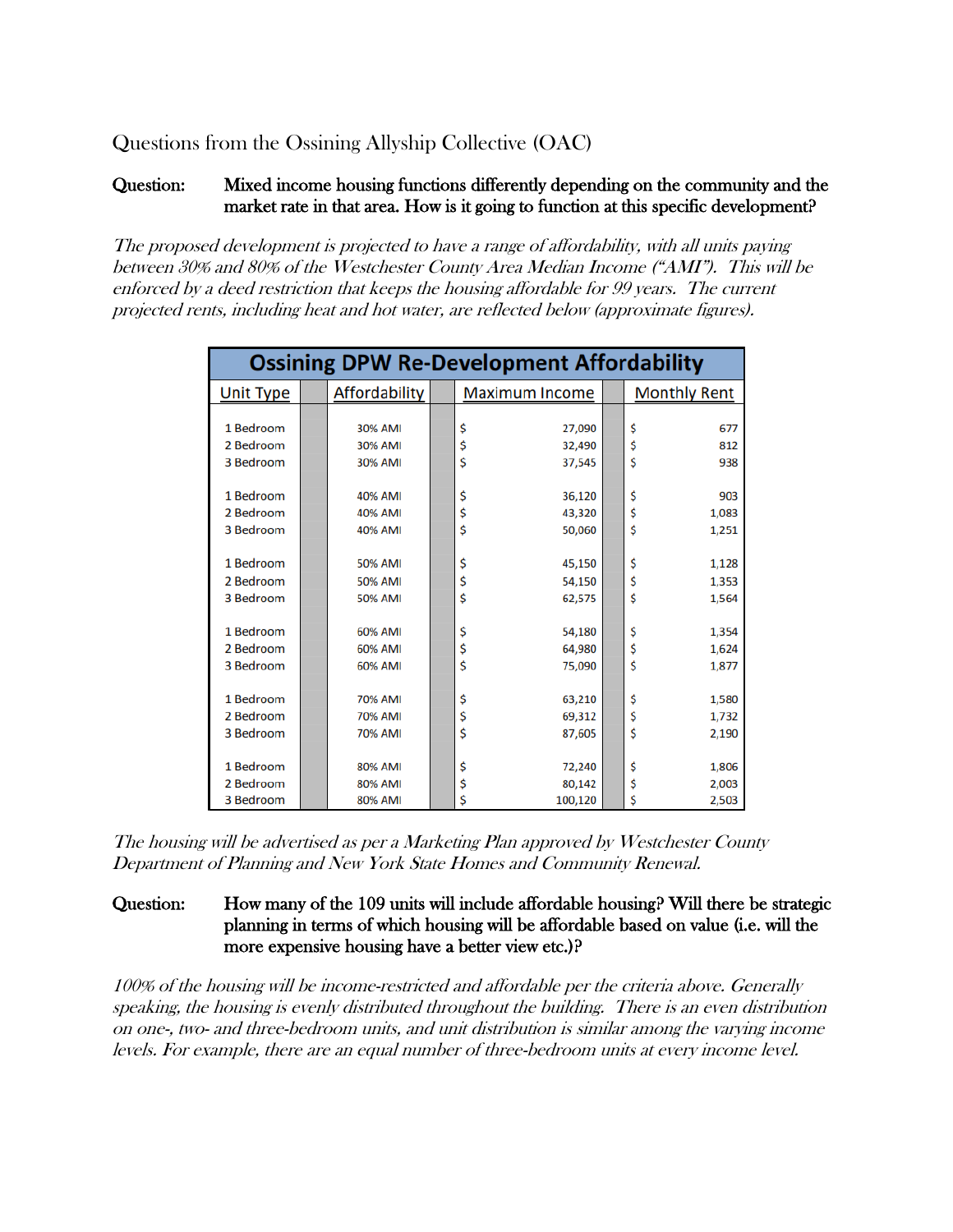Question: What will the highest paying tenants pay for rent (including tenants who are paying 100% of the market rate)? What will the lowest paying tenants pay for rent? At Saturday's forum, the developers mentioned a maximum income but not a minimum income amount.

There are no market rate units. The most expensive three bedroom unit, based on the federally mandated HUD affordable rent guidelines for 2020 AMI, is \$2,503, including heat and hot water.

# Question: Do market fluctuations impact the tenants paying rent at this development? If so, how is Ossining going to ensure that as housing markets fluctuate, tenants who are lower income are not pushed out due to rent increases?

No. The rent is restricted by HUD guidelines-- the rent cannot go up unless the AMI goes up.

# Question: Why does this housing development require the application process to be lottery based? Does this have to do with where the funding is coming from for the development? Does it have to do with the developers chosen?

The lottery-based application process is a requirement through Westchester County for all affordable developments in which the County has an interest. Additionally, since the units will be renting at below market rents, there will always be more interested renters than apartments; a lottery can help to ensure a fair approach.

### Question: This neighborhood is a potential flood zone in 20- 25 years and this development will be built on raised land to avoid this issue. How is Ossining planning to protect current residents in this area not living in this development? How will raising the land impact current residents?

*The buildings will be designed and built to be sustainable for anticipated sea level rise and changes in flood plains. As the DPW site is already 12 feet higher than the mean water level of the Hudson River, and 6 feet higher than the Harbor Square property, the DPW property is in a good long-term position in terms of sea level rise and anticipated future flood plain levels anticipated to 2050 and beyond. This is substantiated by preliminary FEMA Floodplain Maps and a Columbia / Cornell study which demonstrates that there is minimal to no change to the floodplain upstream of Water Street, even at the projected 30 inch rise in sea level (The "High" projection for 2050 in the New York City/Lower Hudson region https://www.dec.ny.gov/energy/102559.html).* 

*In addition to local, county and NYS review of the building design, short-and long-term flood plain compliance, and appropriateness for anticipated sea level rise, Wilder Balter will also have to procure flood insurance-- that process will require them to demonstrate the long-term sustainability of improvements in terms of flooding from storm surge and sea level rise.* 

The development will not be increasing the mean water level of the Sing Sing Kill. The project engineer will prepare a flood map study to ensure that no work on the site has negative flooding impacts to the floodplain or to downstream properties, which will be rigorously reviewed by the Village Planning Board, Planning Department and Village Engineer, as well as outside expert consultants hired by the Village prior to obtaining local approval to redeveloping the site.